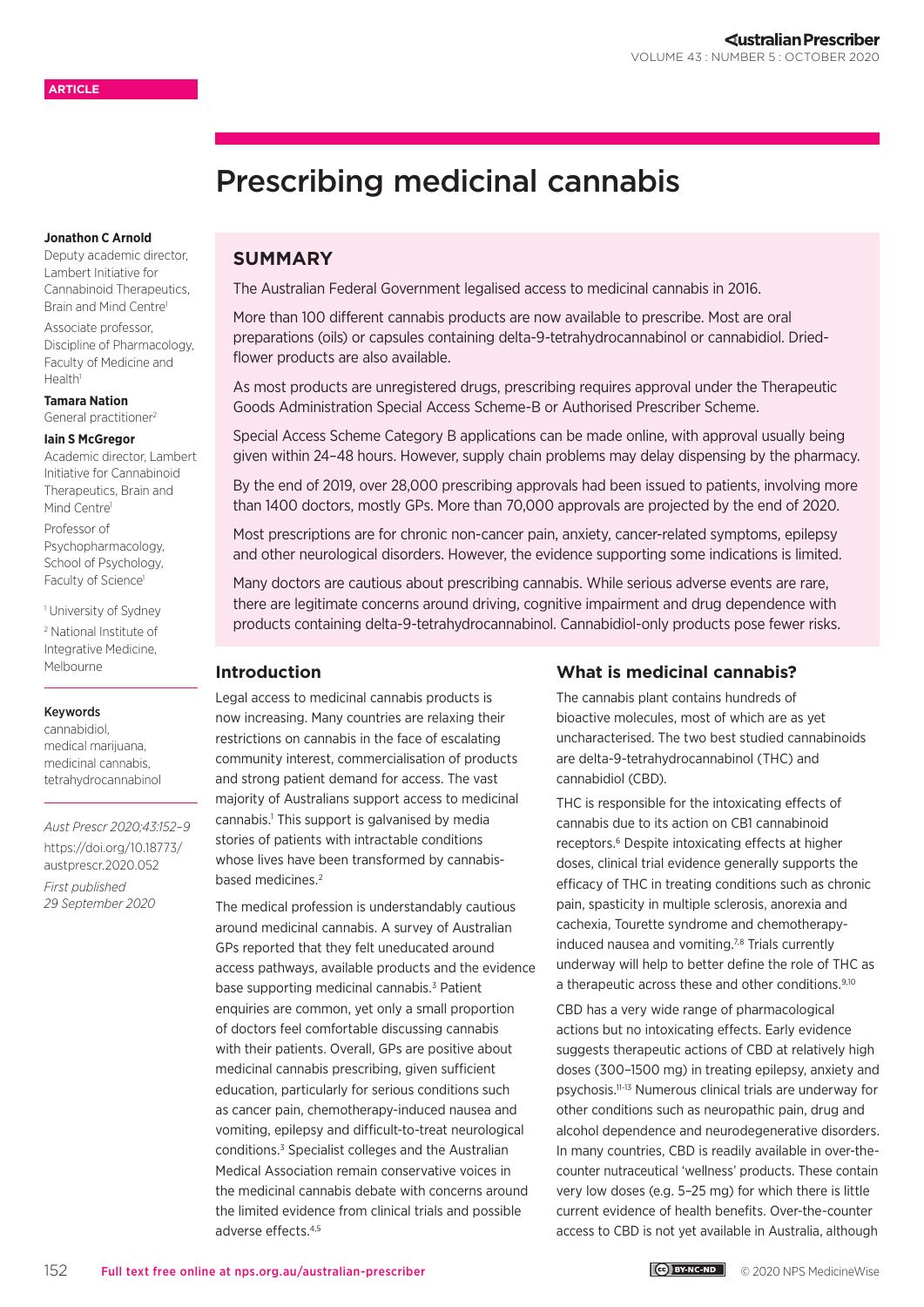the Therapeutic Goods Administration (TGA) is currently examining the possibility of such simplified access.<sup>14</sup>

Useful Australian websites on medicinal cannabis are listed in the Box.

# *Products*

Nabiximols (Sativex) is the only cannabis-based medicine currently listed on the Australian Register of Therapeutic Goods. It is an oromucosal spray containing THC and CBD in a 1:1 ratio and is approved for treating spasticity in multiple sclerosis. Another product, cannabidiol (Epidiolex), is a plant-derived oil-based formulation of CBD. It has recently been approved in the USA and Europe for the treatment of refractory childhood epilepsy, such as Dravet syndrome.<sup>11</sup> The TGA is currently undertaking an expedited review process for registration of this product in Australia.

All other medicinal cannabis products available in Australia are unregistered medicines. Most of these are oral preparations, sprays or capsules of cannabis extracts with only a small fraction involving cannabis plant material such as the flower (intended for vaporisation). The products can contain THC only, CBD only or various ratios of CBD to THC. Around one-third of available products are CBD only.14,15 Trace levels of other cannabinoids and bioactive compounds (e.g. terpenes) may also be present.

Therapeutic doses of THC (5–20 mg) tend to be much lower than for CBD (e.g. 50–1500 mg). Many combined products therefore contain CBD:THC ratios of 10:1, 20:1 or 50:1.

# **Accessing products**

Unregistered cannabis-based medicines are accessed through the TGA Special Access Scheme Category B (SAS-B) and the Authorised Prescriber Scheme. The vast majority are via SAS-B, although some prescribing also occurs through the Authorised Prescriber Scheme. The latter grants approval for a doctor to prescribe a specific product to a class of patients, rather than an individual patient (e.g. paediatric neurologists prescribing CBD products for children with refractory epilepsy).

SAS-B and Authorised Prescriber applications can be submitted without cost via the TGA's website. The online portal has a single application which includes any additionally required applications for state and territory health departments, except for Tasmania (see Table). SAS-B applications are typically processed within two days if all the necessary information is provided. The vast majority of these are approved without modification.

Generally, an SAS-B application must state the clinical justification for the use of a specific medicinal cannabis product for a particular patient. This includes the reasons for using an unregistered product rather

## *Box* **Useful websites for information on medicinal cannabis in Australia**

- [Therapeutic Goods Administration Special Access Scheme and Authorised](https://sas.tga.gov.au)  [Prescriber portal](https://sas.tga.gov.au)
- [Therapeutic Goods Administration Clinical Guidance documents](http://www.tga.gov.au/medicinal-cannabis-guidance-documents)
- [The Office of Drug Control list of manufacturers and suppliers](http://www.odc.gov.au/manufacturers-and-suppliers-medicinal-cannabis-products)
- [NSW Health](https://www.health.nsw.gov.au/pharmaceutical/cannabismedicines/Pages/default.aspx)
- [Queensland Health](https://www.health.qld.gov.au/public-health/topics/medicinal-cannabis/prescribing)
- [Victoria Health](https://www2.health.vic.gov.au/about/publications/Factsheets/medicinal-cannabis-access-practitioners)
- [WA Health](https://ww2.health.wa.gov.au/Articles/A_E/Cannabis-based-products)
- [SA Health](https://www.sahealth.sa.gov.au/wps/wcm/connect/public+content/sa+health+internet/conditions/medicines/medicinal+cannabis/medicinal+cannabis+patient+access+in+south+australia)
- [Tasmania Health](https://www.dhhs.tas.gov.au/psbtas/publications/medical_cannabis/medical_cannabis_controlled_access_scheme)
- [ACT Health](https://www.health.act.gov.au/health-professionals/pharmaceutical-services/controlled-medicines/medicinal-cannabis)
- [NT Health](https://health.nt.gov.au/professionals/medicines-and-poisons-control2/therapeutic-medicines-containing-cannabinoids-medicinal-cannabis)
- [Royal Australian College of General Practitioners position statement](https://www.racgp.org.au/advocacy/position-statements/view-all-position-statements/clinical-and-practice-management/medical-cannabis)
- [Royal Australasian College of Physicians statement](https://www.racp.edu.au/news-and-events/media-releases/medicinal-cannabis-the-challenge-for-physicians)
- [Australian Medical Association statement](https://ama.com.au/position-statement/cannabis-use-and-health-2014)
- [Lambert Initiative](https://www.sydney.edu.au/lambert/)
- [Freshleaf Analytics](https://freshleafanalytics.com.au/reports/)
- [NPS MedicineWise](https://www.nps.org.au/professionals/medicinal-cannabis-what-you-need-to-know)

than a registered medicine. Relevant safety and efficacy data and details of patient monitoring are required. There is also the option to attach any letters of support or recommendations from other treating specialists involved in a patient's care. Prescribing doctors typically report that the first few SAS-B applications are time consuming but that the process rapidly becomes familiar and routine. The process for prescribing medicinal cannabis in Australia is outlined in Fig. 1.

## *Usage*

By the end of 2019, more than 18,000 patients in Australia had accessed medicinal cannabis. This prescribing was by more than 1465 medical practitioners, mostly GPs.14 The number of approvals is rapidly increasing with a total of more than 28,000 individual applications approved as of 31 December 2019.14 As of June 2020, current approvals are running at around 4500 per month. The difference between the number of patients (18,000) and number of approvals (28,000) reflects repeat applications for the same patients – approvals are usually only provided for one year.

## *State and territory regulation*

THC-containing products in Australia are included in Schedule 8 (controlled drugs). Prescriptions therefore require approval by a state or territory health department like other Schedule 8 medicines. The Table summarises the current requirements. Products that contain CBD only (at least 98% of total cannabinoid content) are Schedule 4 (prescription-only) medicines and do not require such approvals.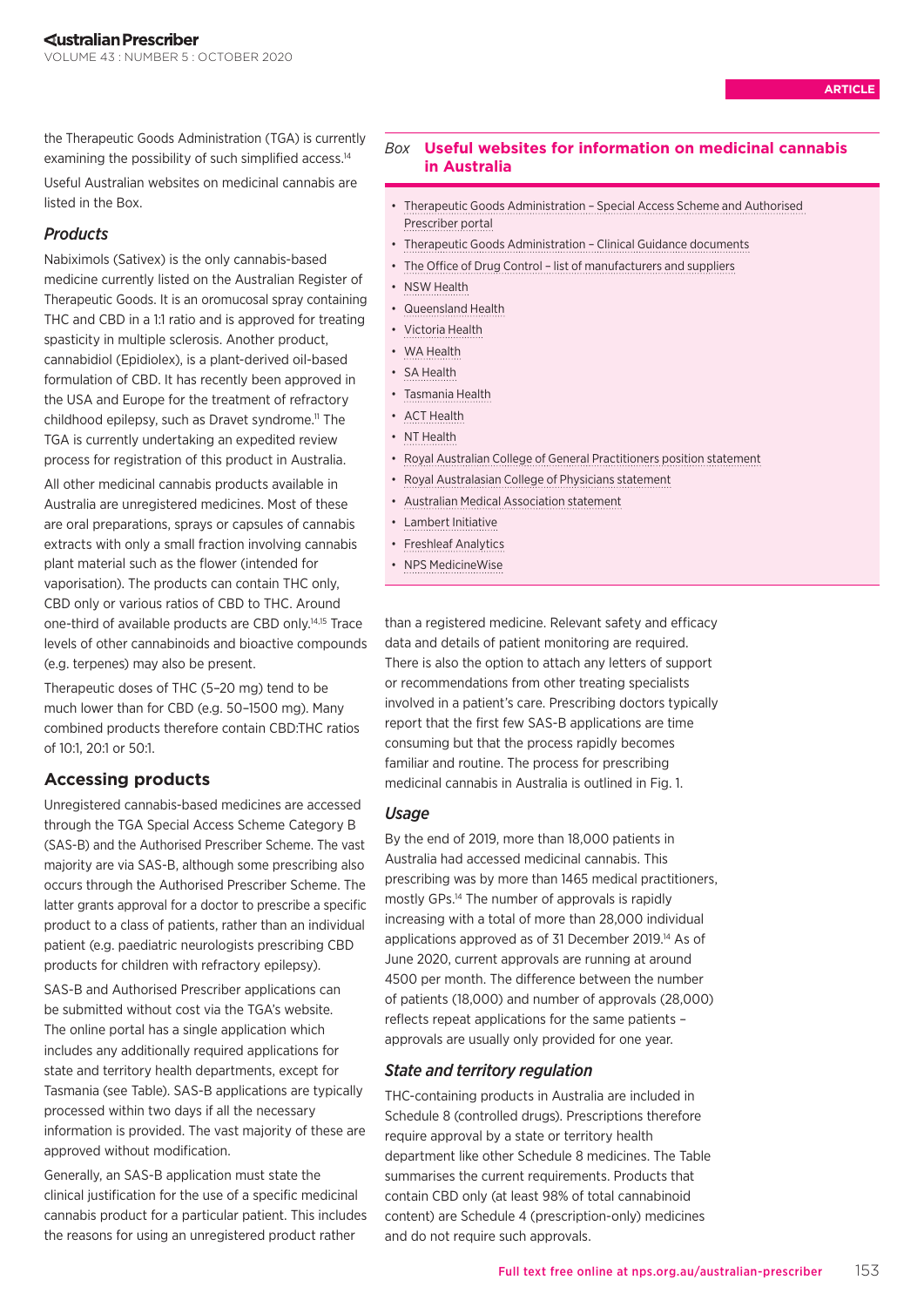| Table Australian state and territory requirements for prescribing Schedule 8 medicinal cannabis products |                                              |                                                    |                                                    |                                                                      |                                                    |                          |                                                                                                                                                 |                                                    |                                                                                                                                                                                                          |
|----------------------------------------------------------------------------------------------------------|----------------------------------------------|----------------------------------------------------|----------------------------------------------------|----------------------------------------------------------------------|----------------------------------------------------|--------------------------|-------------------------------------------------------------------------------------------------------------------------------------------------|----------------------------------------------------|----------------------------------------------------------------------------------------------------------------------------------------------------------------------------------------------------------|
|                                                                                                          |                                              | <b>WA</b>                                          | <b>VIC</b>                                         | <b>NSW</b>                                                           | QLD                                                | <b>TAS</b>               | <b>NT</b>                                                                                                                                       | <b>ACT</b>                                         | <b>SA</b>                                                                                                                                                                                                |
| <b>Authorised</b>                                                                                        | General practitioner<br>prescribing          | Yes*                                               | Yes                                                | Yes                                                                  | Yes                                                | No <sup>†</sup>          | Yes                                                                                                                                             | Yes                                                | Yes                                                                                                                                                                                                      |
| <b>Documents</b><br>required                                                                             | TGA online portal<br>application             | Yes                                                | Yes                                                | Yes                                                                  | Yes                                                | $\overline{\phantom{0}}$ | Yes                                                                                                                                             | Yes                                                | Yes                                                                                                                                                                                                      |
|                                                                                                          | <b>State Health</b><br>application           | Done<br>simultaneously<br>via TGA online<br>portal | Done<br>simultaneously<br>via TGA online<br>portal | No - unless<br><16 years of<br>age or a drug-<br>dependent<br>person | Done<br>simultaneously<br>via TGA online<br>portal |                          | $No - but$<br>required to<br>notify the NT<br><b>Chief Health</b><br>Officer if the<br>patient uses<br>a Schedule 8<br>medicine for<br>>8 weeks | Done<br>simultaneously<br>via TGA online<br>portal | Yest<br>The patient<br>can be put<br>on a 2-month<br>trial (and then<br>health authority<br>approval must be<br>sought), if they<br>are not on any<br>other Schedule 8<br>medicine or drug<br>dependent. |
|                                                                                                          | Clinical justification<br>and treatment plan | Yes                                                | Yes                                                | Yes                                                                  | Yes                                                | $\overline{\phantom{0}}$ | Yes                                                                                                                                             | Yes                                                | Yes                                                                                                                                                                                                      |
|                                                                                                          | Cannabis-based<br>consent form               | No <sup>§</sup>                                    | No <sup>§</sup>                                    | No <sup>§</sup>                                                      | No <sup>§</sup>                                    | $\overline{\phantom{0}}$ | No <sup>§</sup>                                                                                                                                 | Yes                                                | Yes                                                                                                                                                                                                      |
|                                                                                                          | Letter of support<br>from specialist         | $No*#$                                             | No#                                                | No#                                                                  | No#                                                |                          | No#                                                                                                                                             | Yes                                                | No#                                                                                                                                                                                                      |

\* GPs in WA are required to seek specialist approval when prescribing to children under 16 years of age or to drug-dependent individuals.

† Only specialists can prescribe in Tasmania.

‡ Patients over 70 years of age or notified palliative care patients do not need a SA Health Schedule 8 approval.

§ Cannabis-based medicine consent forms are not required, but it is recommended to have one in the patient's records.

# Unless a GP is applying to treat a condition outside of their area of expertise.

TGA Therapeutic Goods Administration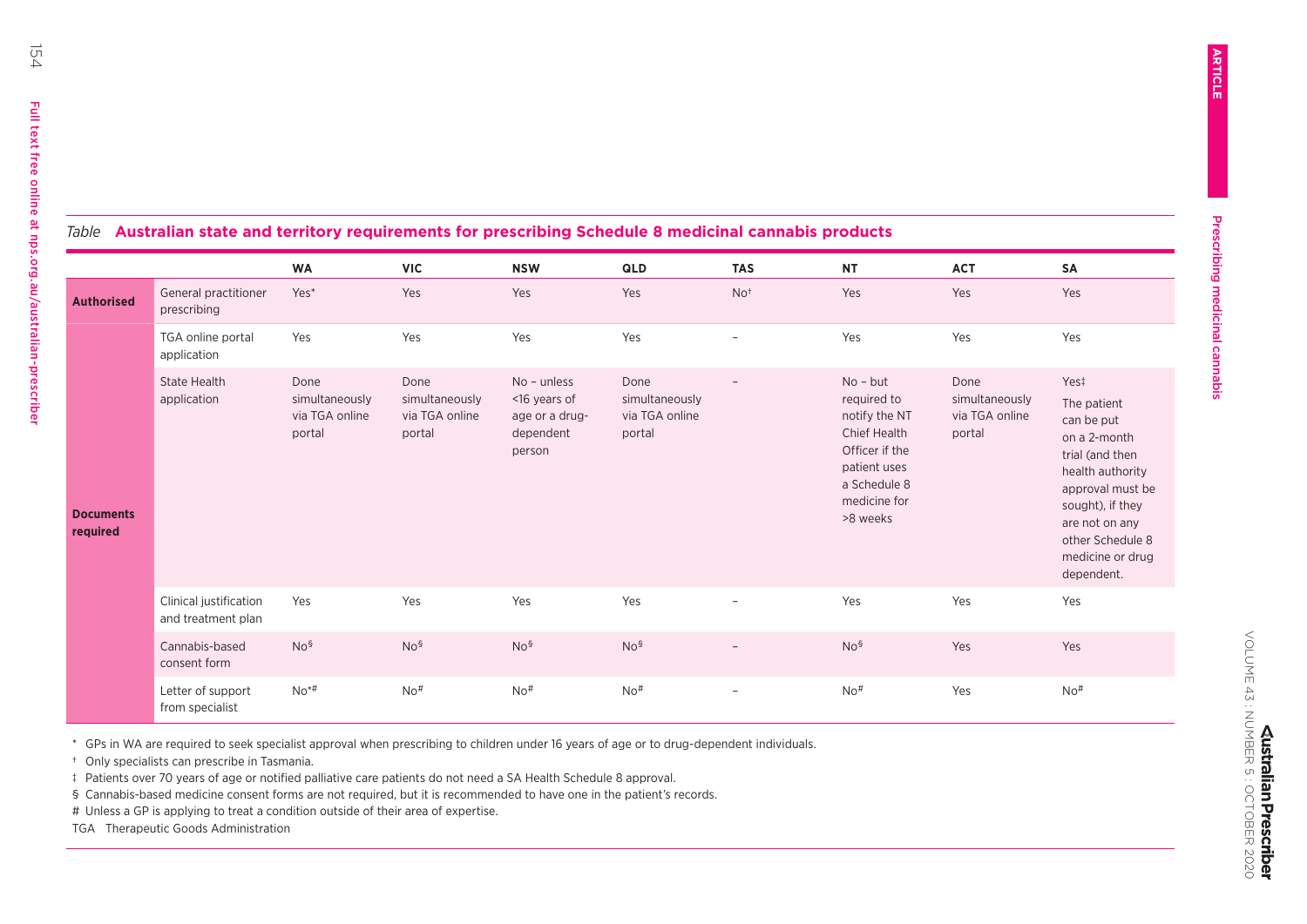When prescribing for patients located in other states and territories, the prescriber must be mindful of meeting the Schedule 8 authorisation requirements of the location in which the product is dispensed. Tasmania has stringent additional requirements so there are few approvals in that state.<sup>14</sup>

# *Dispensing*

Medicinal cannabis products are dispensed by pharmacies. It is critically important that the dispensing pharmacist has an understanding of the product and has clear lines of communication with the patient and prescriber. There is often a dose titration during the first weeks of therapy and this needs to be clearly communicated with the patient.

Supply chain problems can prevent access to a product that has been specified in the SAS-B application. It may then become necessary for a clinical re-evaluation to find a more readily available product and to apply for a new SAS-B permit for that product. No cannabis products currently have a subsidy on the Pharmaceutical Benefits Scheme and costs can

be considerable. These are typically around \$5–\$15 a day,<sup>15</sup> but substantially more for patients with conditions such as epilepsy that require very high doses of CBD. It is important for prescribers to have an open conversation with their patients around likely ongoing costs. Patients receiving disability pensions, aged pensions or other Centrelink benefits may be unable to afford medicinal cannabis.

# **Conditions treated**

Most approvals under SAS-B are for the treatment of chronic non-cancer pain (Fig. 2). This includes conditions such as arthritis, lower back pain, neck pain and various forms of neuropathic pain. These are typically treated with oral solutions that contain THC and sometimes additional CBD. Other common conditions among SAS-B approvals include anxiety, cancer-related symptoms (e.g. pain, nausea, anorexia), epilepsy, insomnia, and spasticity in multiple sclerosis (Fig. 2). CBD-only products are being used in all of these conditions, but there is a greater use of them in patients with epilepsy and anxiety. The anxiolytic effects of CBD are described in the literature.<sup>13,16,17</sup>

The TGA has published a series of clinical guidance documents that summarise the available evidence for medicinal cannabis products in chronic pain, palliative care, epilepsy, spasticity in multiple sclerosis and chemotherapy-induced nausea and vomiting. However, definitive evidence in support of specific medicinal cannabis products for various conditions is often not available. This absence of evidence reflects historical difficulties in undertaking clinical

# *Fig. 1* **How to prescribe medicinal cannabis in Australia**



trials with cannabis products $<sup>7</sup>$  and the recency with</sup> which CBD has been identified as a therapeutic drug. Nonetheless, TGA assessments under SAS-B appear to give the benefit of the doubt with regard to evidence. SAS-B approvals have been given for conditions such as autism, insomnia and movement disorders despite a lack of compelling supportive evidence.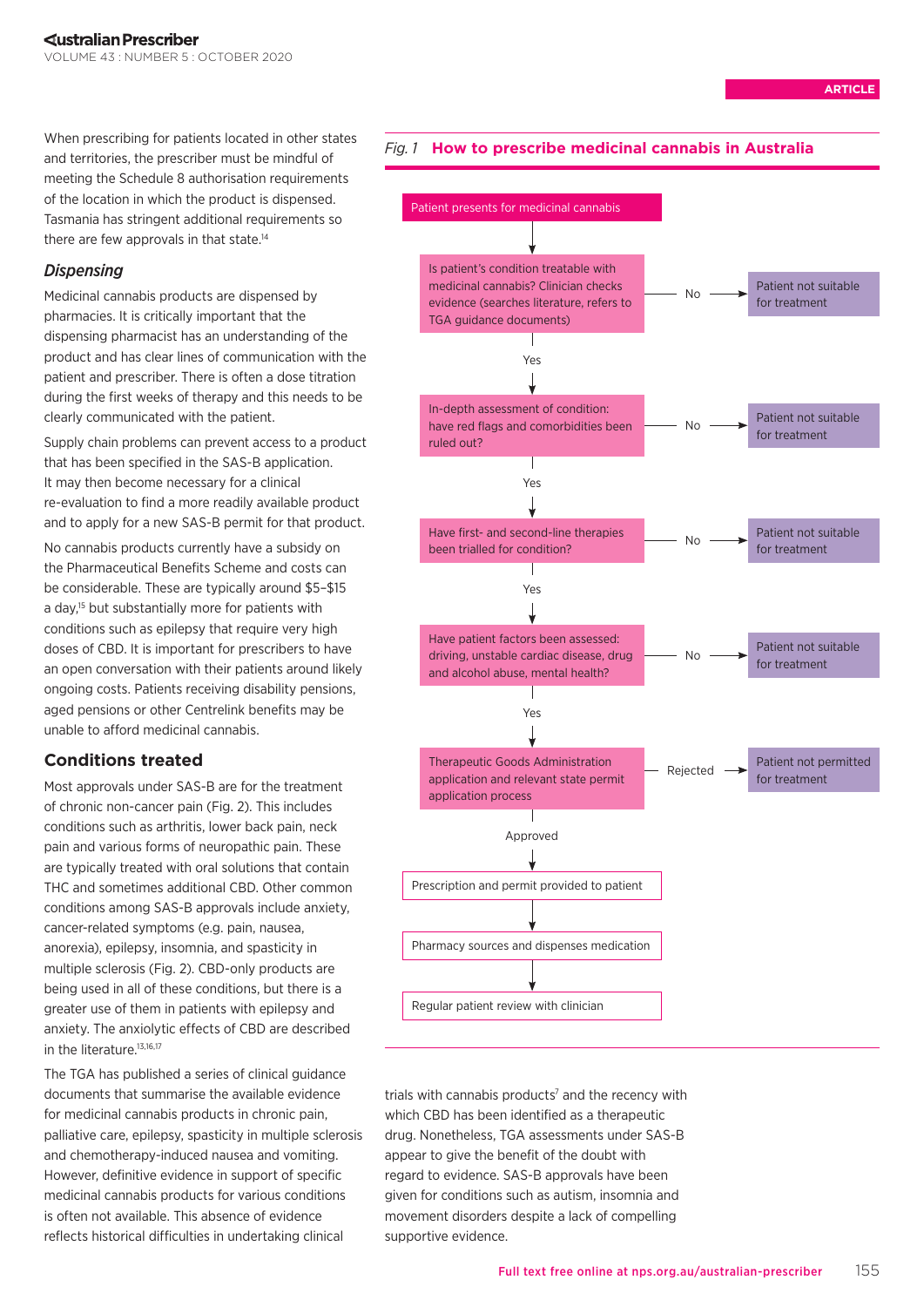## *Fig. 2* **Approvals for medicinal cannabis products in October 2019**\*



PTSD post-traumatic stress disorder

MS (multiple sclerosis) spasticity includes approvals for MS spasm, pain and spasticity. Epilepsy includes approvals for epilepsy, seizure and psychogenic seizures. Neuropathic pain includes approvals for neuropathic pain and peripheral neuropathy.

Anxiety includes approvals for anxiety and social anxiety disorder.

\* Data are for 3364 approvals under Special Access Scheme Category B. Sourced from Freedom of Information Request #1409 to the Therapeutic Goods Administration.

# **Adverse effects**

It is recommended that [medical practitioners](https://www.medicinalcannabis.nsw.gov.au/health-professionals/your-patient)  [discuss with their patients](https://www.medicinalcannabis.nsw.gov.au/health-professionals/your-patient) the risks and benefits of medicinal cannabis so that the patient can provide informed consent to this therapeutic pathway. Patients need to be given information about common and serious adverse effects. Cannabis, THC and CBD are generally well tolerated by patients with few serious adverse effects.<sup>6,18-21</sup> At higher doses, THC can have sedative effects and make naïve users feel dizzy and 'spaced out'.6,18-21 Appetite stimulation ('the munchies') is also common with THC.6 A typical intoxicating dose of THC in a naïve user is at least 10 mg, although some patients may be more sensitive. Starting low and slowly titrating the dose upwards is the best practice. The more troubling symptoms of THC intoxication, such as paranoia, severe anxiety and psychotic reactions,

can be minimised with careful titration and also by combining with CBD which may have antipsychotic and anxiolytic effects. Regular review of patients is recommended.

CBD has been shown to be well tolerated at very high doses (up to 5000 mg).<sup>22</sup> CBD is a potent inhibitor of various cytochrome P450 enzymes.<sup>23,24</sup> Higher doses may increase plasma concentrations of anticonvulsant drugs such as clobazam and topiramate.25 Children with epilepsy who are on concomitant anticonvulsant drugs may be vulnerable to related adverse effects such as sedation, gastrointestinal upset and elevated liver transaminase levels.11,26 In clinical trials outside of childhood epilepsy the only significant side effect with CBD was diarrhoea.<sup>26</sup> Interactions of CBD with drugs such as benzodiazepines, antidepressants and opioids appear unlikely to be clinically significant in adult clinical populations, but more research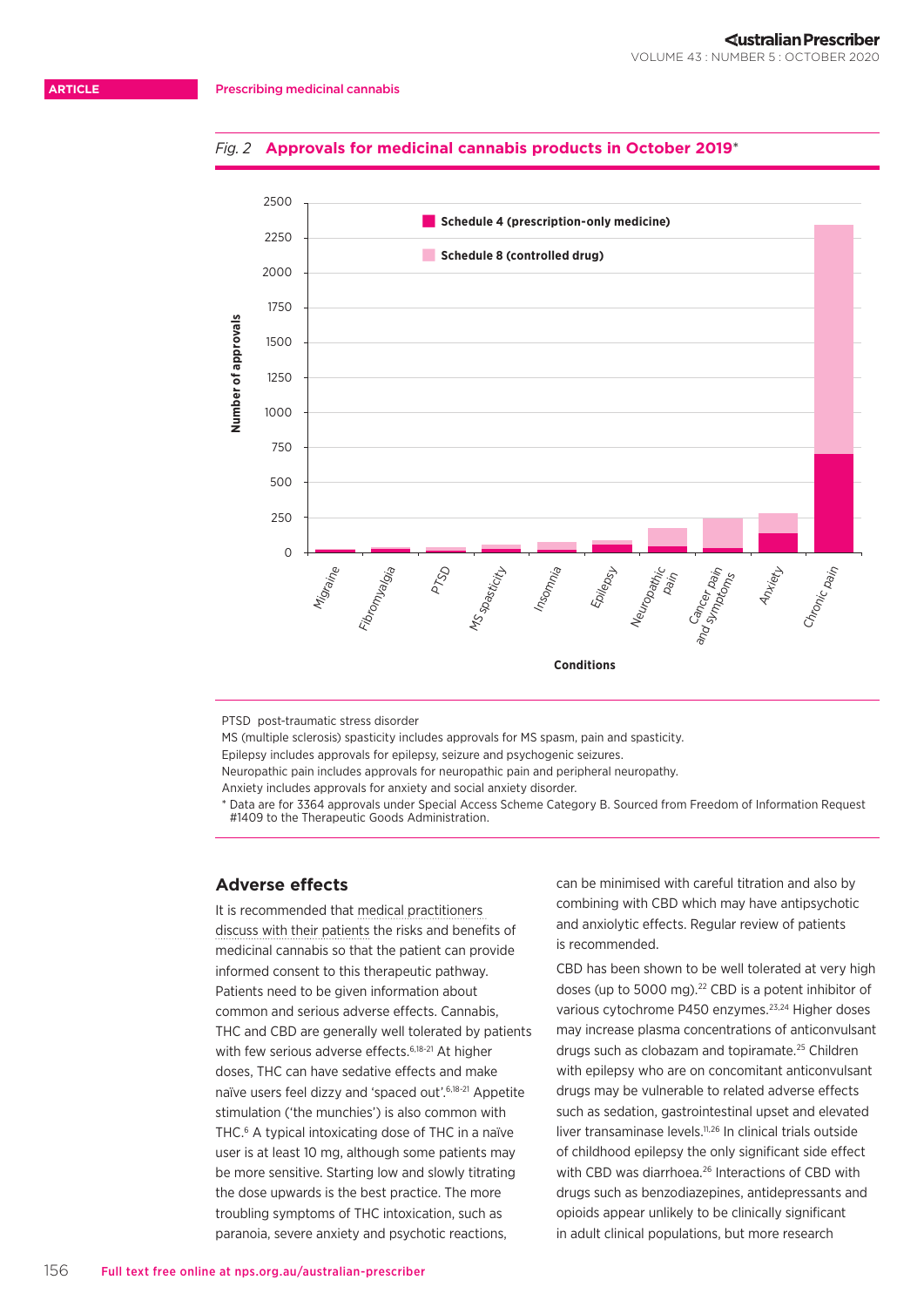is required. Given this uncertainty, upwards dose titration is a valid precautionary practice in patients given CBD-containing products, particularly if they are also taking other medicines.

# *Effects on driving*

Driving is a key issue to discuss with patients as it is currently illegal to drive while being treated with products containing THC. At present in Australia, if THC is detected in oral fluid by mobile drug testing, patients can be prosecuted. There is currently no exemption for people with a legitimate prescription for THC. There is however evidence suggesting that driving impairment is modest in those who repeatedly use THC.27,28 Current tests can detect cannabis for several hours after THC consumption, but there are large individual differences so some patients are more vulnerable to a positive test than others.<sup>29</sup> Patients should wait at least six hours after consuming THC-containing products before driving and be aware that, even then, they remain vulnerable to prosecution under current laws. Issues associated with workplace use of THC-containing products also need to be carefully considered, especially for patients working in transportation industries and in workplaces requiring the safe operation of heavy machinery.

CBD is not intoxicating. There are no restrictions around driving while taking CBD-only products. THC contamination of CBD products is a significant worldwide issue and it is therefore prudent for doctors and patients to request certificates of analysis from the manufacturer.30

# *Withdrawal*

Cannabis is euphorigenic and can be habitforming, leading to dependence in approximately 10% of recreational users. Sudden withdrawal can cause a clinically significant but relatively benign withdrawal syndrome that includes mild sleep and appetite disturbances, cannabis craving and emotional lability.<sup>31</sup> The likelihood of drug-seeking behaviour in patients wishing to use medicinal cannabis products should be carefully assessed by prescribers. Patients using higher doses of THC are best gradually titrated off THC-containing products when discontinuing their use. Withdrawal from CBD does not appear to be associated with any significant discontinuation syndrome.<sup>32</sup>

# **Current and future challenges**

Prescribing medicinal cannabis may feel like a 'leap in the dark' for many GPs who feel uneducated in this emerging area of clinical practice. Australian doctors are fielding daily enquiries about medicinal cannabis from their patients, so it is prudent to learn more regardless of whether they wish to prescribe cannabis

or not.<sup>3</sup> There are educational events, online courses and accredited workshops such as those by the Royal Australian College of General Practitioners. Doctors who do not want to prescribe may wish to direct their patients to one of the many clinics specialising in cannabis access that have been established in many Australian capital cities.

Despite the exponential rise in approvals under the SAS-B scheme, surveys suggest that many Australians continue to self-medicate with illicit cannabis.<sup>33,34</sup> Indeed, the National Drug Strategy Household Survey recently reported that 600,000 Australians use cannabis for medicinal purposes, but only 3.9% obtain it via legal pathways.<sup>35</sup> The reasons for this may include the high cost of unregistered cannabisbased products compared to illicit cannabis (which is often home-grown), the inability to find a doctor who will assist in making an application to the TGA, lack of knowledge of official access pathways, and a reticence to discuss cannabis use with a doctor.<sup>33,34</sup>

Illicit cannabis products are likely to be suboptimal as therapeutics. They probably contain a great deal of THC and little CBD<sup>36</sup> and may also contain contaminants such as pesticides and heavy metals. Artisanal cannabis oils used in Australia to treat intractable childhood epilepsies have pronounced variation in their cannabinoid composition. In some cases, products that were purported to be CBDdominant were actually rich in THC.<sup>37</sup> Products obtained through official schemes must abide by the Australian standard TGO 93 for medicinal cannabis.

While there is an intent to enable access to qualitycontrolled medicines via the SAS-B and Authorised Prescriber schemes, the current framework remains a work in progress. It is arguably still short of meeting community expectations around access for patients. A recent Australian Senate Inquiry<sup>14</sup> has offered numerous recommendations for improving patient access to products, as well as identifying strategies to improve the education of doctors in this rapidly developing and sometimes challenging area of clinical practice.  $\triangleleft$ 

*Jonathon Arnold is Deputy academic director of the Lambert Initiative for Cannabinoid Therapeutics, a philanthropically funded research centre at the University of Sydney. He has served as an expert witness in various medicolegal cases involving cannabis and advised the World Health Organization in their recent expert reviews of cannabis. His research is funded by the Lambert Initiative and the Australian National Health and Medical Research Council (NHMRC). Jonathon Arnold and Iain McGregor hold patents on cannabinoid therapies (PCT/AU2018/051089 and PCT/ AU2019/050554).*

# [Check at time of publication]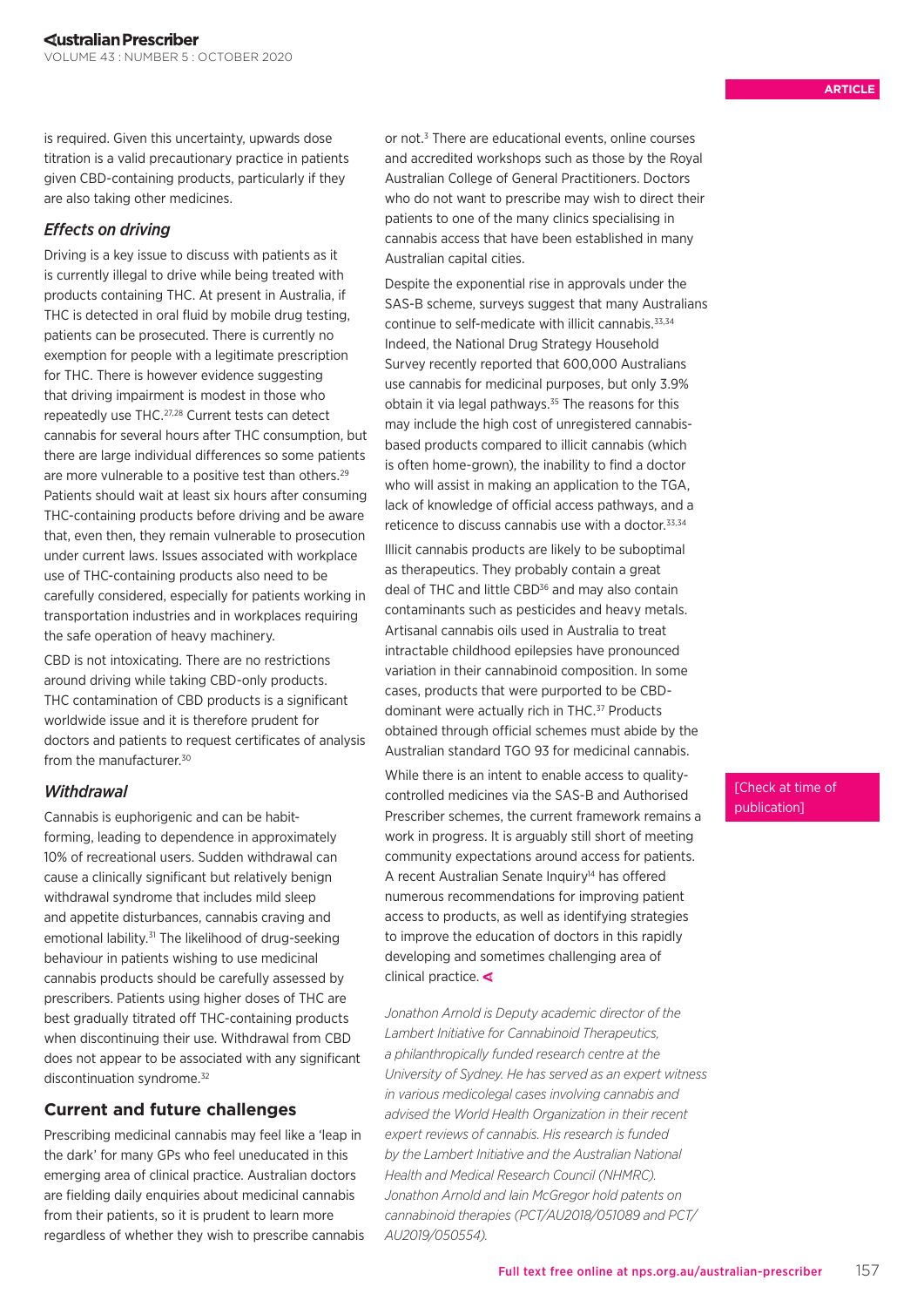### **ARTICLE**

#### Prescribing medicinal cannabis

*Iain McGregor is Academic director of the Lambert Initiative for Cannabinoid Therapeutics. He has served as an expert witness in various medicolegal cases involving cannabis, has received honoraria from Janssen, is currently a consultant to Kinoxis Therapeutics, and has received research funding and fellowship support from the Lambert Initiative, NHMRC and Australian Research Council. He holds a variety of patents for noncannabinoid therapeutics.*

*Tamara Nation has received a speaker fee honorarium from Althea, Spectrum Therapeutics/Canopy Growth, Cannatrek and a case-study fee from Entoura.*

**REFERENCES**

- 1. Australian Institute of Health and Welfare. National Drug Strategy Household Survey 2016: detailed findings. Drug Statistics series no. 31. Cat. no. PHE 214. Canberra: AIHW; 2017. [https://www.aihw.gov.au/reports/illicit-use-of](https://www.aihw.gov.au/reports/illicit-use-of-drugs/2016-ndshs-detailed/contents/table-of-contents)[drugs/2016-ndshs-detailed/contents/table-of-contents](https://www.aihw.gov.au/reports/illicit-use-of-drugs/2016-ndshs-detailed/contents/table-of-contents) [cited 2020 Sep 1]
- 2. ABC News. Cannabis is the only thing easing their chronic pain. Now their father is facing jail. 2018 Mar 7. [https://www.abc.net.au/news/2018-03-07/father-faces](https://www.abc.net.au/news/2018-03-07/father-faces-jail-for-medicating-daughters-with-cannabis-juice/9523898)[jail-for-medicating-daughters-with-cannabis-juice/9523898](https://www.abc.net.au/news/2018-03-07/father-faces-jail-for-medicating-daughters-with-cannabis-juice/9523898) [cited 2020 Sep 1]
- 3. Karanges EA, Suraev A, Elias N, Manocha R, McGregor IS. Knowledge and attitudes of Australian general practitioners towards medicinal cannabis: a cross-sectional survey. BMJ Open 2018;8:e022101. [https://doi.org/10.1136/](https://doi.org/10.1136/bmjopen-2018-022101) [bmjopen-2018-022101](https://doi.org/10.1136/bmjopen-2018-022101)
- Faculty of Pain Medicine, Australian and New Zealand College of Anaesthetists. Statement on 'Medicinal Cannabis' with particular reference to its use in the management of patients with chronic non-cancer pain. PM10. Melbourne: FPM, ANZCA; 2020. [https://www.anzca.edu.au/](https://www.anzca.edu.au/getattachment/d1eb1074-ef9c-41e6-a1af-31d82b70bcfa/PM10-Statement-on-Medicinal-Cannabis-with-particular-reference-to-its-use-in-the-management-of-patients-with-chronic-non-cancer-pain) [getattachment/d1eb1074-ef9c-41e6-a1af-31d82b70bcfa/](https://www.anzca.edu.au/getattachment/d1eb1074-ef9c-41e6-a1af-31d82b70bcfa/PM10-Statement-on-Medicinal-Cannabis-with-particular-reference-to-its-use-in-the-management-of-patients-with-chronic-non-cancer-pain) [PM10-Statement-on-Medicinal-Cannabis-with-particular](https://www.anzca.edu.au/getattachment/d1eb1074-ef9c-41e6-a1af-31d82b70bcfa/PM10-Statement-on-Medicinal-Cannabis-with-particular-reference-to-its-use-in-the-management-of-patients-with-chronic-non-cancer-pain)[reference-to-its-use-in-the-management-of-patients-with](https://www.anzca.edu.au/getattachment/d1eb1074-ef9c-41e6-a1af-31d82b70bcfa/PM10-Statement-on-Medicinal-Cannabis-with-particular-reference-to-its-use-in-the-management-of-patients-with-chronic-non-cancer-pain)[chronic-non-cancer-pain](https://www.anzca.edu.au/getattachment/d1eb1074-ef9c-41e6-a1af-31d82b70bcfa/PM10-Statement-on-Medicinal-Cannabis-with-particular-reference-to-its-use-in-the-management-of-patients-with-chronic-non-cancer-pain) [cited 2020 Sep 1]
- 5. Martin JH, Bonomo Y, Reynolds AD. Compassion and evidence in prescribing cannabinoids: a perspective from the Royal Australasian College of Physicians. Med J Aust 2018;208:107-9.<https://doi.org/10.5694/mja17.01004>
- 6. Banister SD, Arnold JC, Connor M, Glass M, McGregor IS. Dark classics in chemical neuroscience: Δ9-tetrahydrocannabinol. ACS Chem Neurosci 2019;10:2160-75. [https://doi.org/](https://doi.org/10.1021/acschemneuro.8b00651) [10.1021/acschemneuro.8b00651](https://doi.org/10.1021/acschemneuro.8b00651)
- 7. [National Academies of Sciences, Engineering, and Medicine.](https://www.ncbi.nlm.nih.gov/books/NBK423845/)  [The health effects of cannabis and cannabinoids: the current](https://www.ncbi.nlm.nih.gov/books/NBK423845/)  [state of evidence and recommendations for research.](https://www.ncbi.nlm.nih.gov/books/NBK423845/)  [Washington, DC: The National Academies Press; 2017](https://www.ncbi.nlm.nih.gov/books/NBK423845/).
- 8. Therapeutic Goods Administration. Medicinal cannabis guidance documents. 2019 Apr 29. [https://www.tga.gov.au/](https://www.tga.gov.au/medicinal-cannabis-guidance-documents) [medicinal-cannabis-guidance-documents](https://www.tga.gov.au/medicinal-cannabis-guidance-documents) [cited 2020 Sep 1]
- 9. Suraev A, Grunstein RR, Marshall NS, D'Rozario AL, Gordon CJ, Bartlett DJ, et al. Cannabidiol (CBD) and Δ9-tetrahydrocannabinol (THC) for chronic insomnia disorder ('CANSLEEP' trial): protocol for a randomised, placebo-controlled, double-blinded, proof-of-concept trial. BMJ Open 2020;10:e034421. [https://doi.org/10.1136/](https://doi.org/10.1136/bmjopen-2019-034421) [bmjopen-2019-034421](https://doi.org/10.1136/bmjopen-2019-034421)
- 10. Mersiades AJ, Tognela A, Haber PS, Stockler M, Lintzeris N, Simes J, et al. Oral cannabinoid-rich THC/CBD cannabis extract for secondary prevention of chemotherapy-induced nausea and vomiting: a study protocol for a pilot and definitive randomised double-blind placebo-controlled trial (CannabisCINV). BMJ Open 2[01](https://www.ncbi.nlm.nih.gov/entrez/query.fcgi?cmd=Retrieve&db=PubMed&list_uids=30209152&dopt=Abstract)8;8:e020745. [https://doi.org/](https://doi.org/10.1136/bmjopen-2017-020745) [10.1136/bmjopen-2017-020745](https://doi.org/10.1136/bmjopen-2017-020745)
- 11. Devinsky O, Cross JH, Laux L, Marsh E, Miller I, Nabbout R, et al.; Cannabidiol in Dravet Syndrome Study Group. Trial of cannabidiol for drug-resistant seizures in the Dravet syndrome. N Engl J Med 2017;376:2011-20. [https://doi.org/](https://doi.org/10.1056/NEJMoa1611618) [10.1056/NEJMoa1611618](https://doi.org/10.1056/NEJMoa1611618)

*Acknowledgement: This work was supported by the Lambert Initiative for Cannabinoid Therapeutics. The authors gratefully acknowledge Barry and Joy Lambert for their continued support. They are grateful to Little Green Pharma for assistance in the preparation of the Table, and Rhys Cohen and Melissa Benson for assistance in the preparation of Fig. 2.*

- 12. Leweke FM, Piomelli D, Pahlisch F, Muhl D, Gerth CW, Hoyer C, et al. Cannabidiol enhances anandamide signaling and alleviates psychotic symptoms of schizophrenia. Transl Psychiatry 2012;2:e94. <https://doi.org/10.1038/tp.2012.15>
- 13. Linares IM, Zuardi AW, Pereira LC, Queiroz RH, Mechoulam R, Guimarães FS, et al. Cannabidiol presents an inverted U-shaped dose-response curve in a simulated public speaking test. Br J Psychiatry 2019;41:9-14. <https://doi.org/10.1590/1516-4446-2017-0015>
- 14. Australian Government, Department of Health. Submission to the Senate Community Affairs References Committee, Senate inquiry into the current barriers to patient access to medicinal cannabis in Australia. Jan 2020. [https://www.aph.gov.au/Parliamentary\\_Business/](https://www.aph.gov.au/Parliamentary_Business/Committees/Senate/Community_Affairs/Medicinalcannabis) [Committees/Senate/Community\\_Affairs/Medicinalcannabis](https://www.aph.gov.au/Parliamentary_Business/Committees/Senate/Community_Affairs/Medicinalcannabis) [cited 2020 Sep 1]
- FreshLeaf Analytics. Australian medicinal cannabis market: patient, product and pricing analysis. Q1 2020. Sydney: FreshLeaf Analytics; 2020. [https://freshleafanalytics.com.au/](https://freshleafanalytics.com.au/report-q1-2020) [report-q1-2020](https://freshleafanalytics.com.au/report-q1-2020) [cited 2020 Sep 1]
- 16. de Faria SM, de Morais Fabrício D, Tumas V, Castro PC, Ponti MA, Hallak JE, et al. Effects of acute cannabidiol administration on anxiety and tremors induced by a Simulated Public Speaking Test in patients with Parkinson's disease. J Psychopharmacol 2020;34:189-96. [https://doi.org/](https://doi.org/10.1177/0269881119895536) [10.1177/0269881119895536](https://doi.org/10.1177/0269881119895536)
- 17. Gulbransen G, Xu W, Arroll B. Cannabidiol prescription in clinical practice: an audit on the first 400 patients in New Zealand. BJGP Open 2020;4:bjgpopen20X101010. <https://doi.org/10.3399/bjgpopen20X101010>
- 18. World Health Organization. WHO Expert Committee on Drug Dependence. Critical review. Delta-9-tetrahydrocannabinol: Geneva: World Health Organization; 2018. [https://www.who.int/medicines/access/controlled-](https://www.who.int/medicines/access/controlled-substances/ecdd-41-st-meeting/en)
- [substances/ecdd-41-st-meeting/en](https://www.who.int/medicines/access/controlled-substances/ecdd-41-st-meeting/en) [cited 2020 Sep 1] 19. World Health Organization. WHO Expert Committee on Drug Dependence. Critical review. Cannabis and cannabis resin. Geneva: WHO; 2018. [https://www.who.int/medicines/](https://www.who.int/medicines/access/controlled-substances/ecdd-41-st-meeting/en) [access/controlled-substances/ecdd-41-st-meeting/en](https://www.who.int/medicines/access/controlled-substances/ecdd-41-st-meeting/en) [cited 2020 Sep 1]
- 20. Ball S, Vickery J, Hobart J, Wright D, Green C, Shearer J, et al. The Cannabinoid Use in Progressive Inflammatory brain Disease (CUPID) trial: a randomised double-blind placebo-controlled parallel-group multicentre trial and economic evaluation of cannabinoids to slow progression in multiple sclerosis. Health Technol Assess 2015;19:1-187. <https://doi.org/10.3310/hta19120>
- 21. Wang T, Collet JP, Shapiro S, Ware MA. Adverse effects of medical cannabinoids: a systematic review. CMA. 2008;178:1669-78. <https://doi.org/10.1503/cmaj.071178>
- 22. Taylor L, Gidal B, Blakey G, Tayo B, Morrison G. A phase I, randomized, double-blind, placebo-controlled, single ascending dose, multiple dose, and food effect trial of the safety, tolerability and pharmacokinetics of highly purified cannabidiol in healthy subjects. CNS Drugs 2018;32:1053-67. <https://doi.org/10.1007/s40263-018-0578-5>